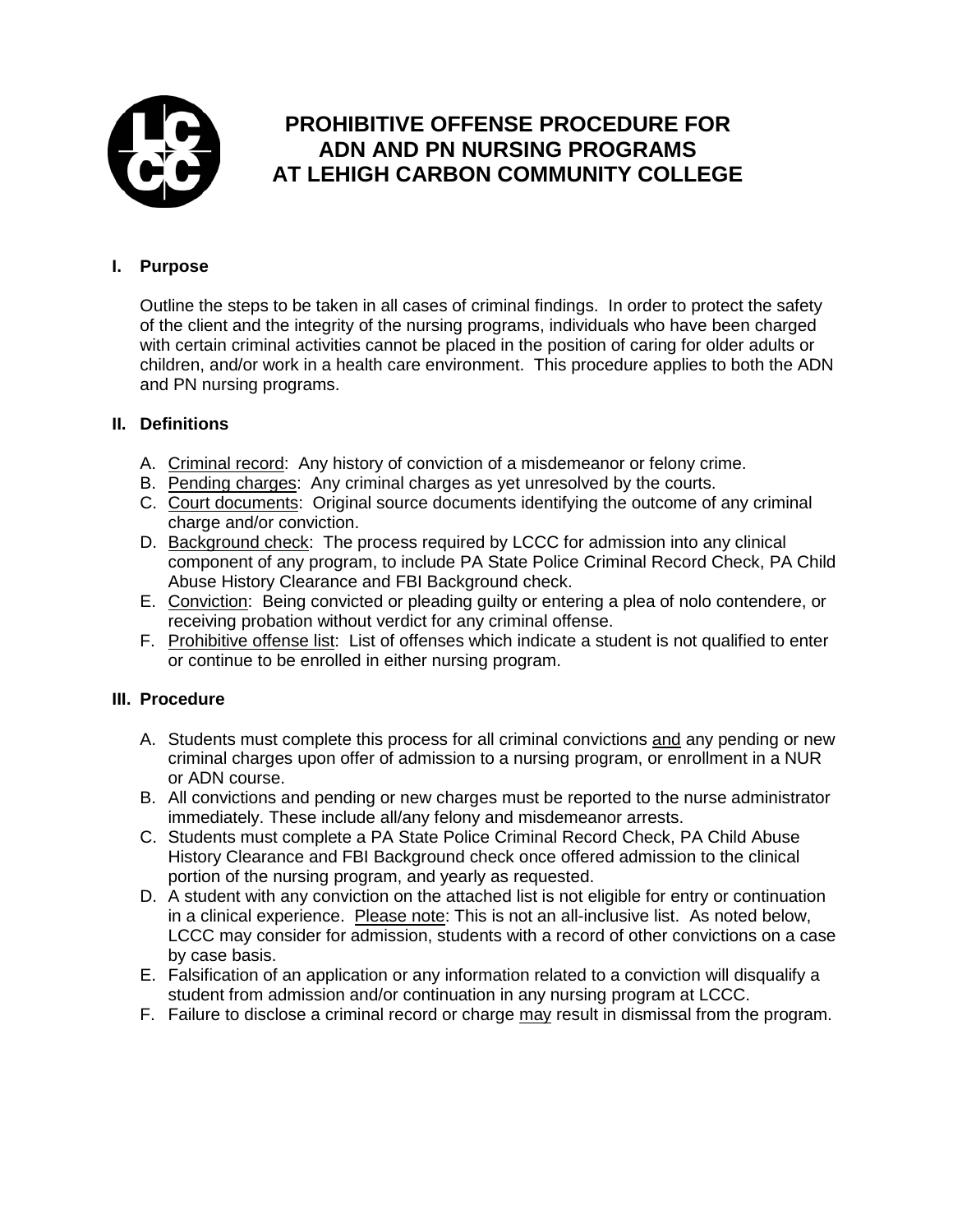- G. A decision by LCCC to admit a student to a nursing (ADN or PN) program despite criminal convictions does not guarantee that if the student completes the program and obtains the appropriate degree or certificate, the student will be eligible for licensure or credentialing by a governmental body or will be eligible to work for a particular employer. Licensure and credentialing authorities and employers apply their own standards for evaluating whether criminal convictions are disqualifying. LCCC accepts no liability in cases where a third party deems criminal convictions sufficiently serious to cause denial of the applicable license or credential, or to refuse employment opportunities.
- H. A decision by LCCC to admit a student to a nursing program, despite criminal convictions, does not guarantee that a student will be able to participate in experiences at every clinical site. Clinical sites apply their own standards for evaluating whether or not students are eligible to undergo a clinical experience at their facility, and LCCC accepts no liability for a student's rejection by a clinical facility.
- I. If a student has or anticipates a criminal charge or conviction, he/she must complete the following steps in the process of evaluating criminal records:
	- 1. Complete the required background clearances. (The PA State Police Criminal Record Check, PA Child Abuse History Clearance and FBI Background check).
	- 2. Obtain an original copy of the court records showing how the case was disposed by the court system. No decision will be made without court documentation. (Note: Since a decision must be made prior to participating in any clinical experience, the student should complete this process as efficiently as possible).
	- 3. Meet with the Nurse Administrator of the program bringing the documentation to that meeting.
	- 4. The Nurse Administrator will review these guidelines and the student's documentation with the student. The conviction will be compared to the LCCC Prohibitive List for participation in a nursing program.
		- a. If the conviction matches one on the prohibited list, the student may not be admitted.
		- b. If the offense is similar, but not worded exactly as it appears on the list, the Nurse Administrator will consult with the VP of Academic Services, who in turn will consult with the college attorney, for an interpretation of the conviction.
		- c. If the conviction or convictions are not on the prohibited offense list or reflective of its intent, LCCC will consider the applicant for admission but may reject the applicant because of the conviction(s) at its discretion. Factors to be considered include the nature of the crime, how recently the crime or crimes occurred, and the number of crimes committed by the applicant, the truthfulness of the applicant and the interests of the College.
	- 5. In all cases, once the decision has been made, the Nurse Administrator of the requested program will meet with the student to discuss the decision and options for the student. The Nurse Administrator will then:
		- a. document the decision and meeting using the attached notification form
		- b. give one copy to the student
		- c. place one copy in the student's confidential file
	- 6. Right to due process
		- The nurse administrator will review all documents related to Prohibitive Offense decisions.
		- The petitioning student has the right to appeal the decision to the Dean of Students. The process is outlined in the LCCC Code of Student Conduct.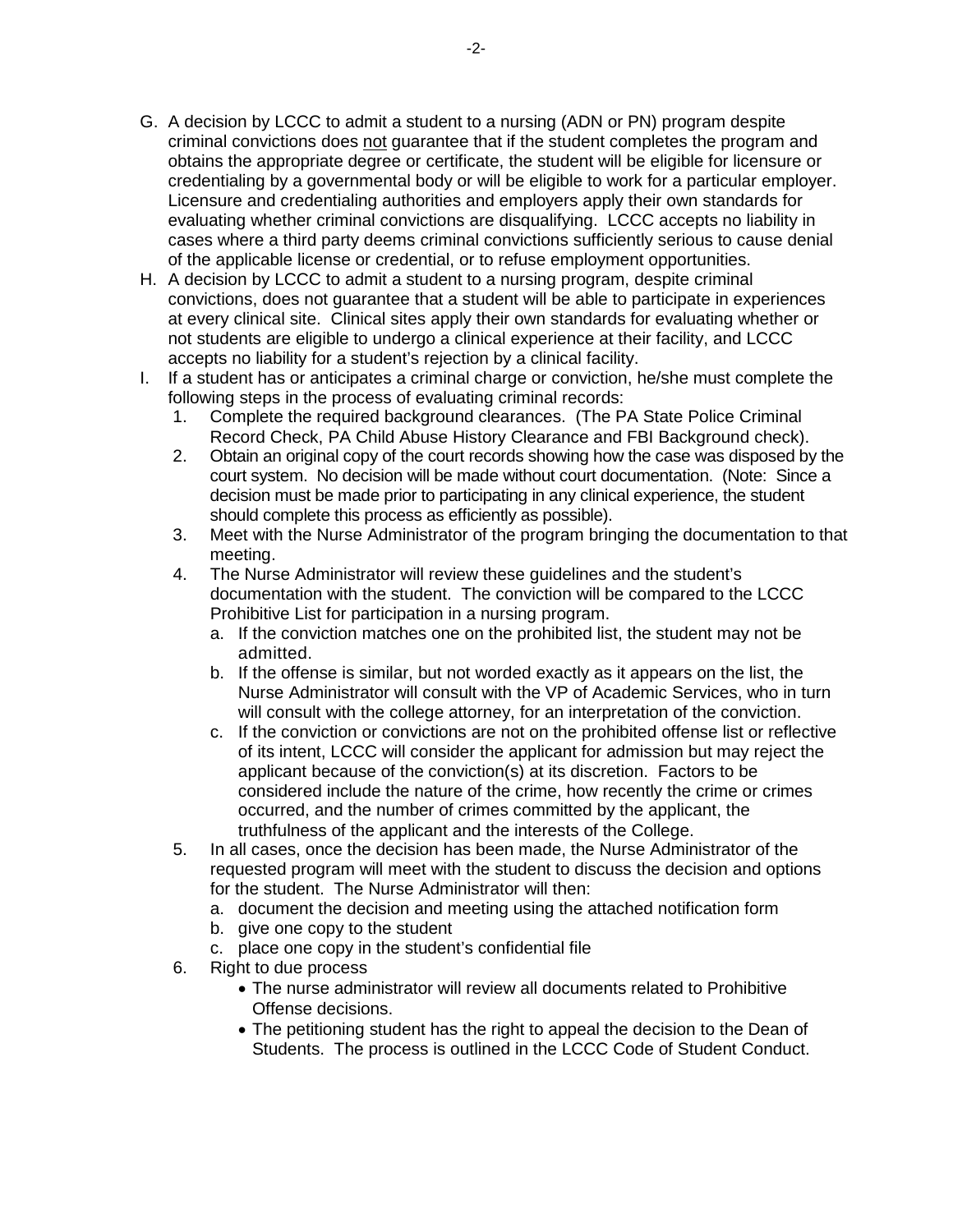## **Prohibitive Offenses**

| <b>OFFENSE CODE</b> | <b>PROHIBITIVE OFFENSE</b>                                    | <b>TYPE OF CONVICTION</b>  |
|---------------------|---------------------------------------------------------------|----------------------------|
| CC2500              | <b>Criminal Homicide</b>                                      | Any                        |
| CC2502A             | Murder I                                                      | Any                        |
| CC2502B             | Murder II                                                     | Any                        |
| CC2502C             | Murder III                                                    | Any                        |
| CC2503              | <b>Voluntary Manslaughter</b>                                 | Any                        |
| CC2504              | <b>Involuntary Manslaughter</b>                               | Any                        |
| CC2505              | Causing or Aiding Suicide                                     | Any                        |
| CC2506              | Drug Delivery Resulting In Death                              | Any                        |
| CC2702              | <b>Aggravated Assault</b>                                     | Any                        |
| CC2901              | Kidnapping                                                    | Any                        |
| CC2902              | <b>Unlawful Restraint</b>                                     | Any                        |
| CC3121              | Rape                                                          | Any                        |
| CC3122.1            | <b>Statutory Sexual Assault</b>                               | Any                        |
| CC3123              | <b>Involuntary Deviate Sexual Intercourse</b>                 | Any                        |
| CC3124.1            | <b>Sexual Assault</b>                                         | Any                        |
| CC3125              | Aggravated Indecent Assault                                   | Any                        |
| CC3126              | <b>Indecent Assault</b>                                       | Any                        |
| CC3127              | Indecent Exposure                                             | Any                        |
| CC3301              | Arson and Related Offenses                                    | Any                        |
| CC3502              | <b>Burglary</b>                                               | Any                        |
| CC3701              | Robbery                                                       | Any                        |
| CC3901              | <b>Theft</b>                                                  | 1 Felony or 2 Misdemeanors |
| CC3921              | Theft By Unlawful Taking                                      | 1 Felony or 2 Misdemeanors |
| CC3922              | Theft By Deception                                            | 1 Felony or 2 Misdemeanors |
| CC3923              | Theft By Extortion                                            | 1 Felony or 2 Misdemeanors |
| CC3924              | Theft By Property Lost                                        | 1 Felony or 2 Misdemeanors |
| CC3925              | <b>Receiving Stolen Property</b>                              | 1 Felony or 2 Misdemeanors |
| CC3926              | <b>Theft of Services</b>                                      | 1 Felony or 2 Misdemeanors |
| CC3927              | Theft By Failure to Deposit                                   | 1 Felony or 2 Misdemeanors |
| CC3928              | Unauthorized Use of a Motor Vehicle                           | 1 Felony or 2 Misdemeanors |
| CC3929              | <b>Retail Theft</b>                                           | 1 Felony or 2 Misdemeanors |
| CC3929.1            | <b>Library Theft</b>                                          | 1 Felony or 2 Misdemeanors |
| CC3929.2            | Unlawful Possession of Retail or Library<br>Theft Instruments | 2 Misdemeanors             |
| CC3930              | <b>Theft of Trade Secrets</b>                                 | 1 Felony or 2 Misdemeanors |
| CC3931              | Theft of Unpublished Dramas or Musicals                       | 1 Felony or 2 Misdemeanors |
| CC3932              | Theft of Leased Properties                                    | 1 Felony or 2 Misdemeanors |
| CC3933              | Unlawful Use of a computer                                    | 1 Felony or 2 Misdemeanors |
| CC3934              | Theft From a Motor Vehicle                                    | 1 Felony or 2 Misdemeanors |
| CC4101              | Forgery                                                       | Any                        |
| CC4114              | Securing Execution of Documents by<br>Deception               | Any                        |
| CC4302              | Incest                                                        | Any                        |
| CC4303              | Concealing Death of a Child                                   | Any                        |
| CC4304              | Endangering Welfare of a Child                                | Any                        |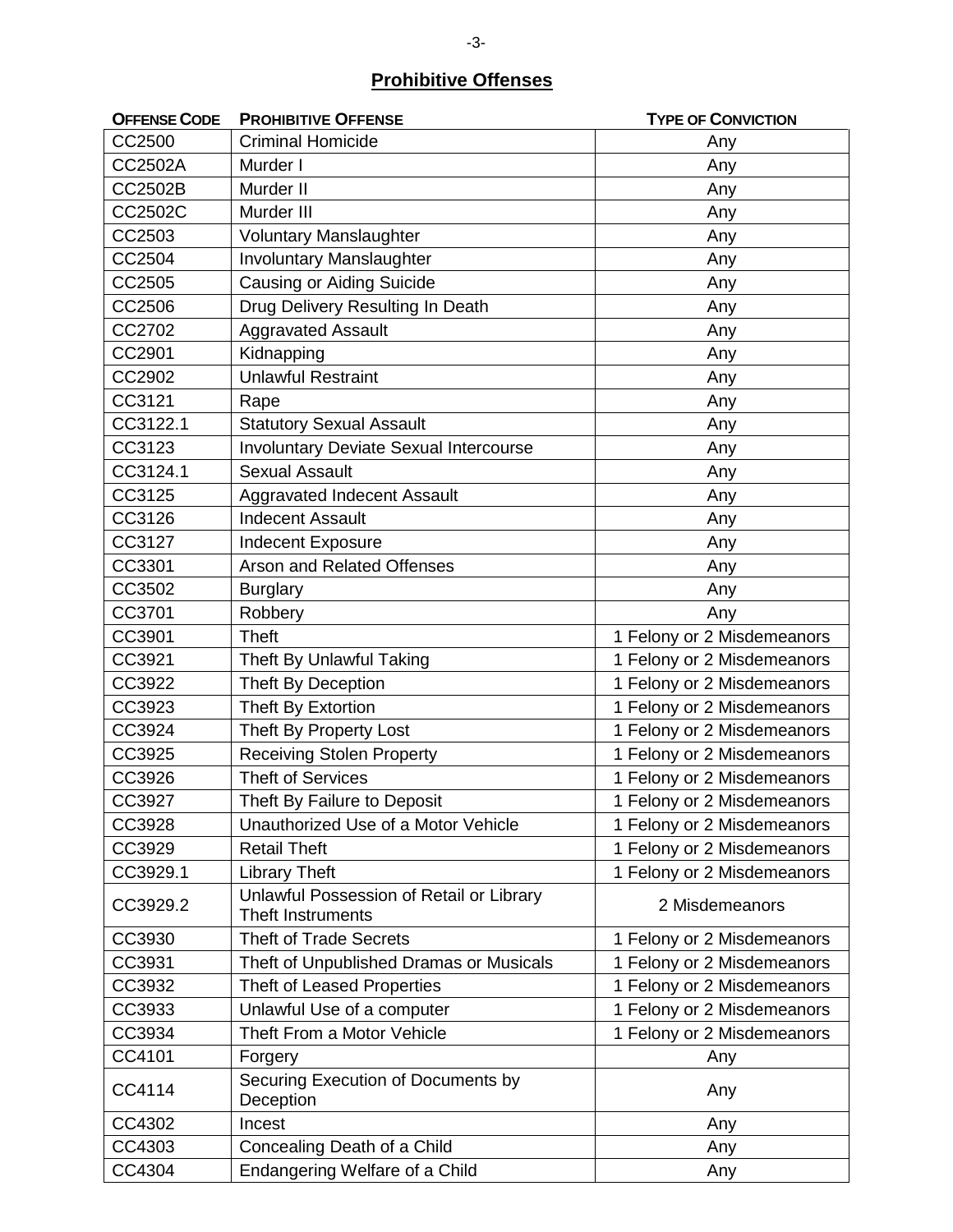# **Prohibitive Offenses**

| <b>OFFENSE CODE</b>         | <b>PROHIBITIVE OFFENSE</b>                                       | <b>TYPE OF CONVICTION</b> |
|-----------------------------|------------------------------------------------------------------|---------------------------|
| CC4305                      | Dealing in Infant Children                                       | Any                       |
| CC4952                      | Intimidation of Witnesses or Victims                             | Any                       |
| CC4953                      | <b>Retaliation Against Witness or Victim</b>                     | Any                       |
| CC5902B                     | <b>Promoting Prostitution</b>                                    | Felony                    |
| CC5903C                     | Obscene and Other Sexual Materials to<br><b>Minors</b>           | Any                       |
| CC5903D                     | <b>Obscene and Other Sexual Materials</b>                        | Any                       |
| CC6301                      | <b>Corruption of Minors</b>                                      | Any                       |
| CC6312                      | Sexual Abuse of Children                                         | Any                       |
| CS13A12                     | Acquisition of Controlled Substance by<br>Fraud                  | Felony                    |
| CS13A14                     | Delivery by Practitioner                                         | Felony                    |
| CS13A30                     | Possession with Intent to Deliver                                | Felony                    |
| CS13A35<br>(i), (ii), (iii) | Illegal Sale of Non-Controlled Substance                         | Felony                    |
| CS13A36,<br>CS13A37         | Designer Drugs                                                   | Felony                    |
| CS13Axx*                    | *Any Other Felony Drug Conviction<br>Appearing on a PA RAP Sheet | Felony                    |

### **Pennsylvania Child Abuse History Clearance**

Any student with a finding on the Pennsylvania Child Abuse History Clearance and/or FBI Clearance which indicates the student may not work with children will be ineligible for participation in the nursing programs.

### **Other Offenses Not On the Prohibitive List Which Will Be Considered in Admission Decisions**

#### **(Note: Any felony or misdemeanor conviction or equivalent from another jurisdiction will be considered. This is not an inclusive list.)**

| DUI (conviction within 10 years of admission to<br>the clinical component of the program) | Fraud                                      |
|-------------------------------------------------------------------------------------------|--------------------------------------------|
| Shoplifting                                                                               | Extortion                                  |
| <b>Bribery</b>                                                                            | Stalking                                   |
| Harassment                                                                                | Simple Assault                             |
| Abuse or neglect in any form                                                              | Violation of protection from abuse order   |
| Weapons                                                                                   | <b>Hate Crimes</b>                         |
| Terrorism/terroristic threats                                                             | Prostitution                               |
| Possession and/or distribution of a controlled<br>drug (to include ARD)                   | Possession of Paraphernalia                |
| Any other felony drug conviction                                                          | Falsification of any legal document/record |

\*The decisions of LCCC are based on the Older Adults Protective Services Act (OAPSA), the Child Protective Services Laws (CPSL), the Pennsylvania Department of Education, and the standards of the clinical sites for the programs.